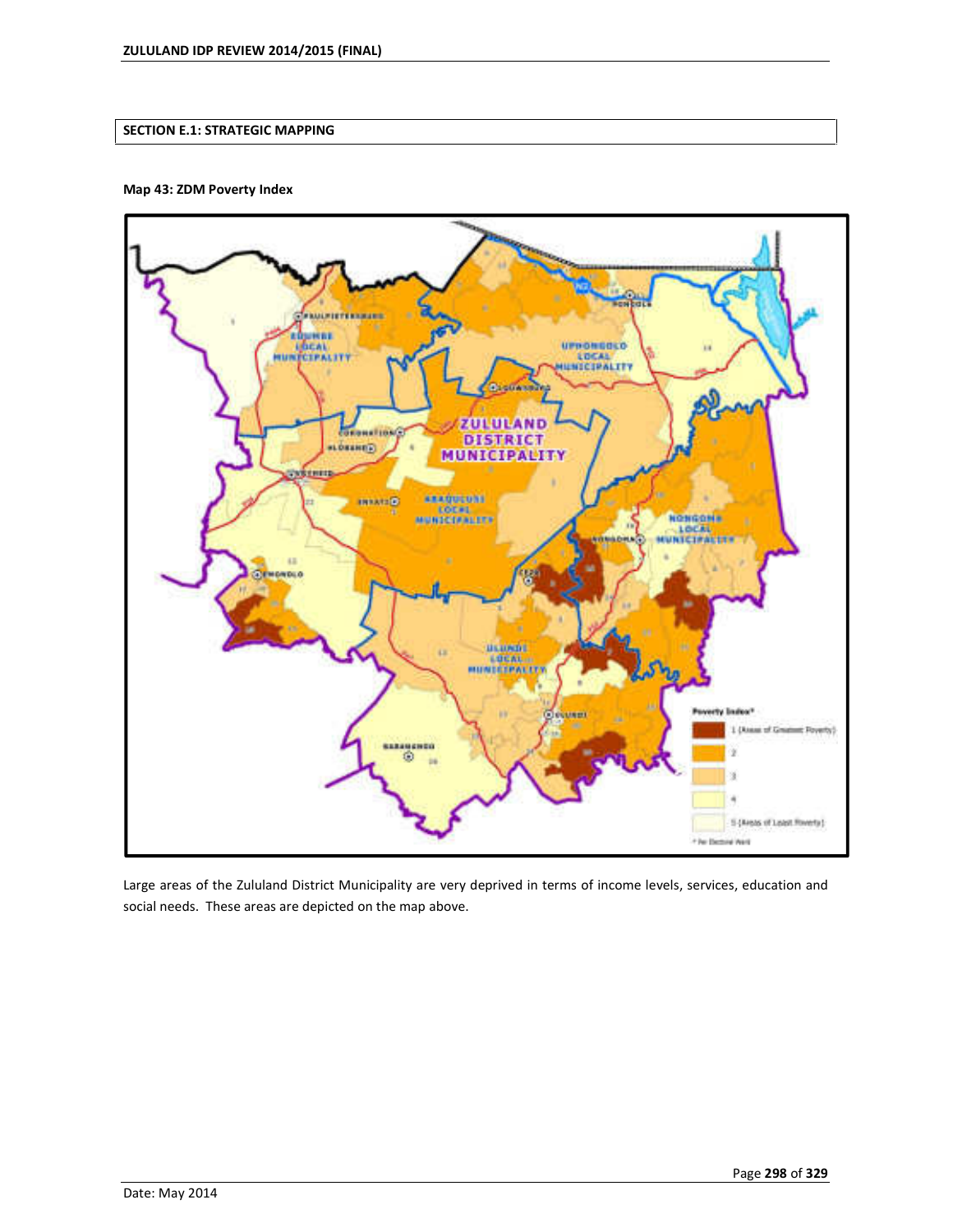## **Map 44: Environmental Informants**



## **Map 45: Social Informants**

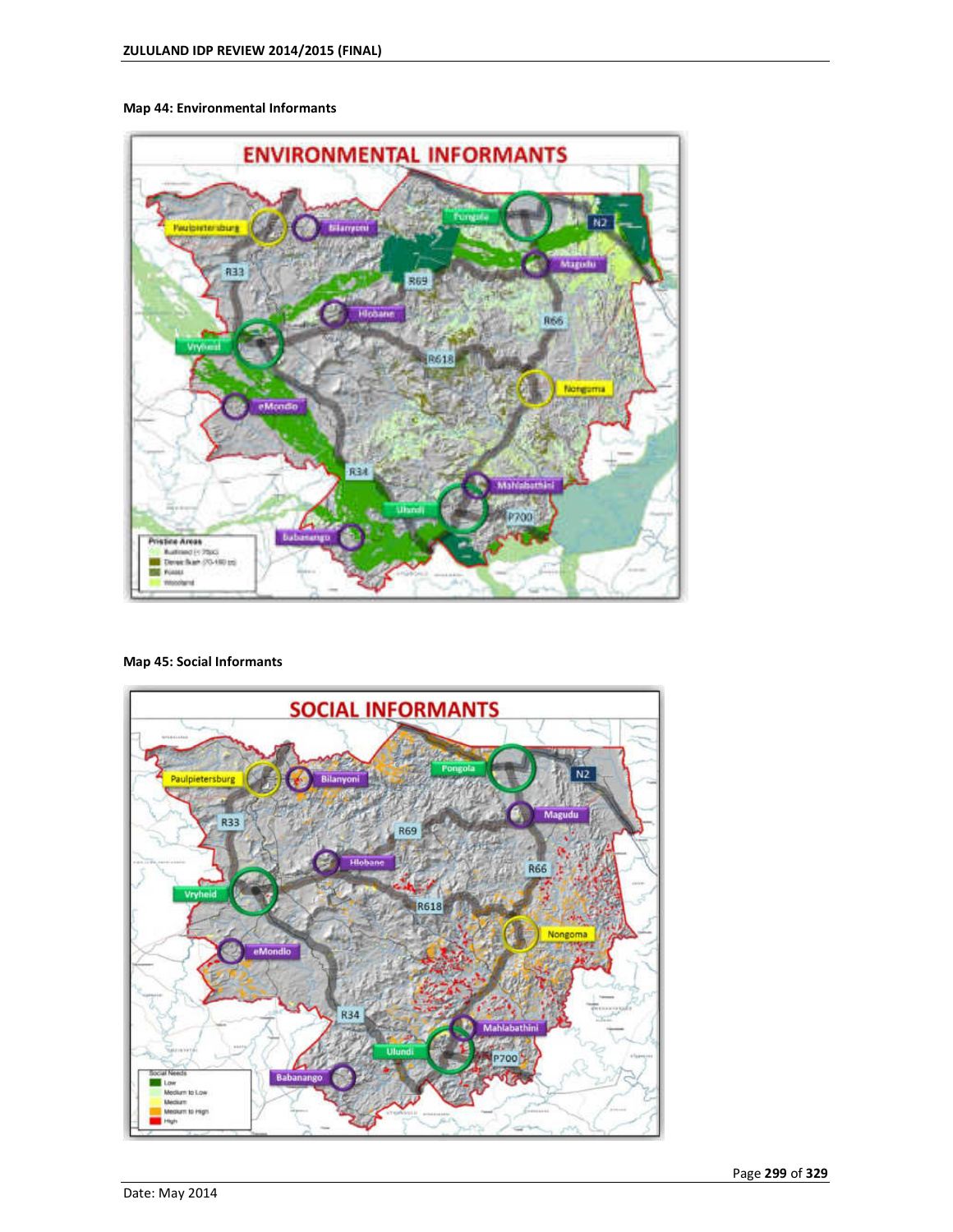



### **Map 47: Population Density in Relation to Poverty**



It is important to focus efforts on those areas within the Municipal Area where there are relatively denser settlement (in this instance those areas where there are more than 100 persons per km<sup>2</sup>) and also where the greatest needs are in terms of the poverty index.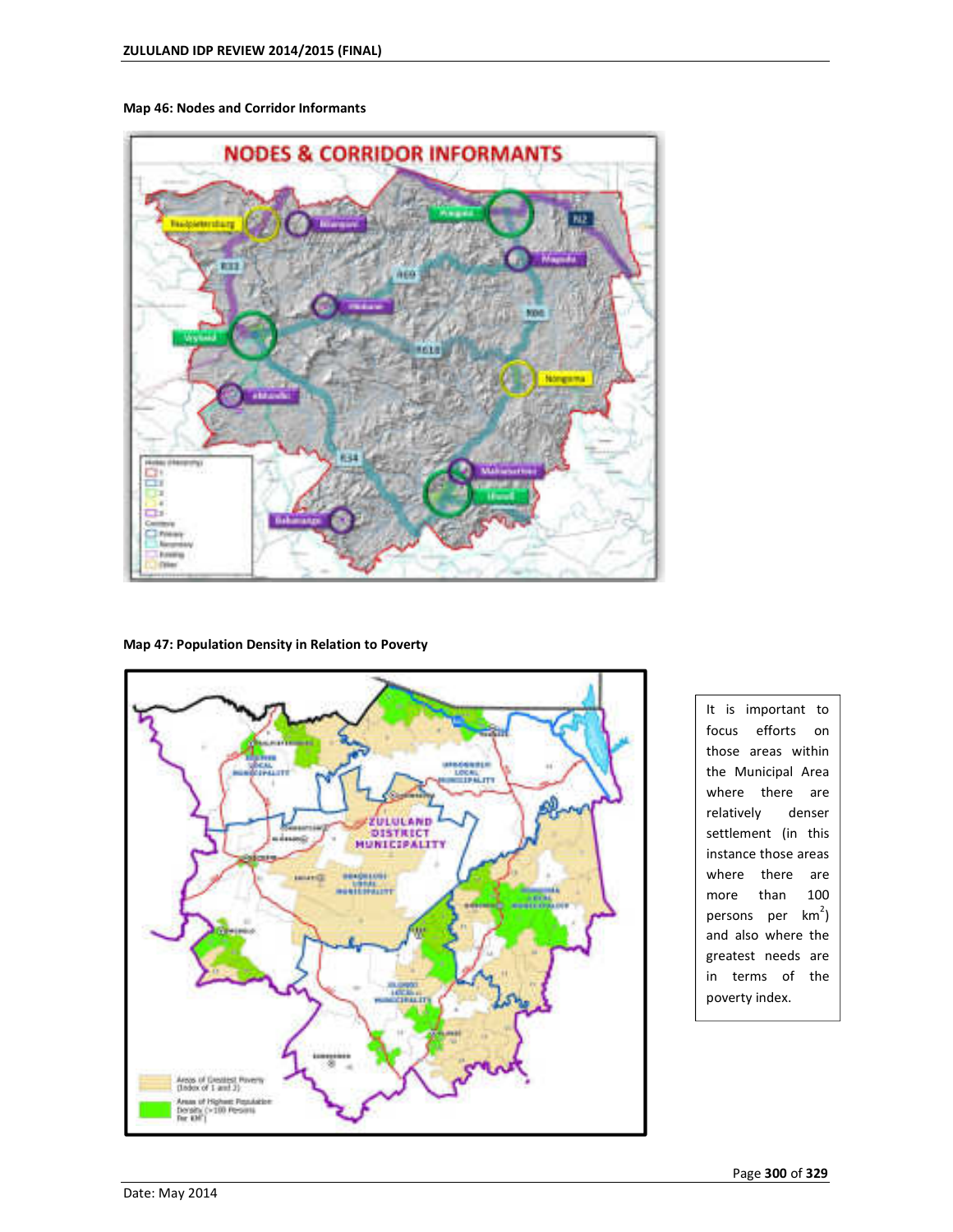### **Map 48: Agricultural Potential**



**Map 49: Areas of Greatest Poverty in relation to Areas of Greatest Agricultural Potential** 



It is also important to focus agricultural development efforts in those areas where there is good agricultural potential in relation to areas where poverty is the greatest. Some such areas are evident within the ZDM Area, albeit at small scale.

**Map 50: Areas of Highest Population in relation to Areas of Environmental Resources**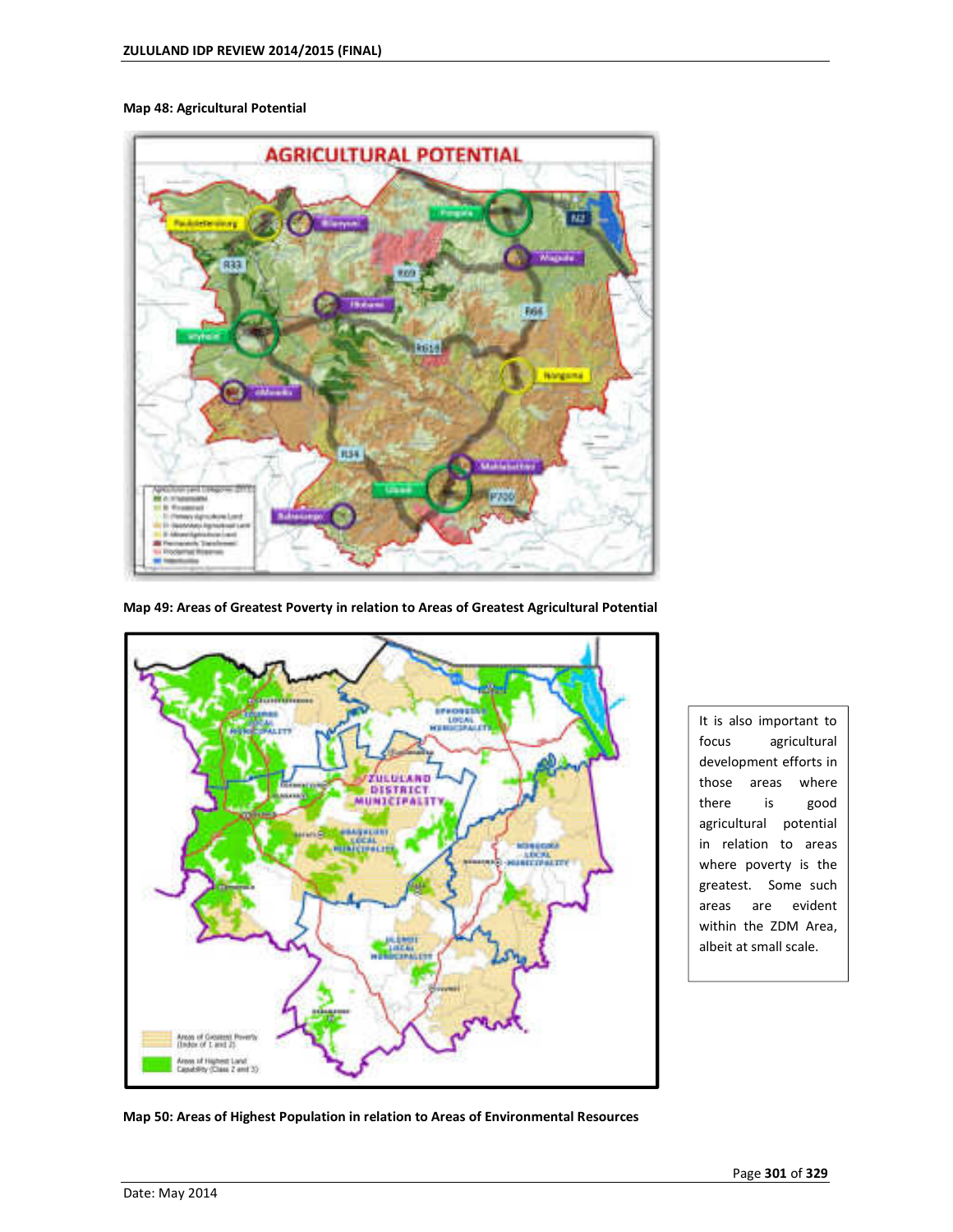

## **Figure 35: Composition of SDF based on Informant Maps**

Fortunately within the Zululand District Municipal Area, areas of highest population density fall generally outside of environmental sensitive areas. Care also needs to be taken that where denser settled areas are in close proximity to such sensitive environmental areas.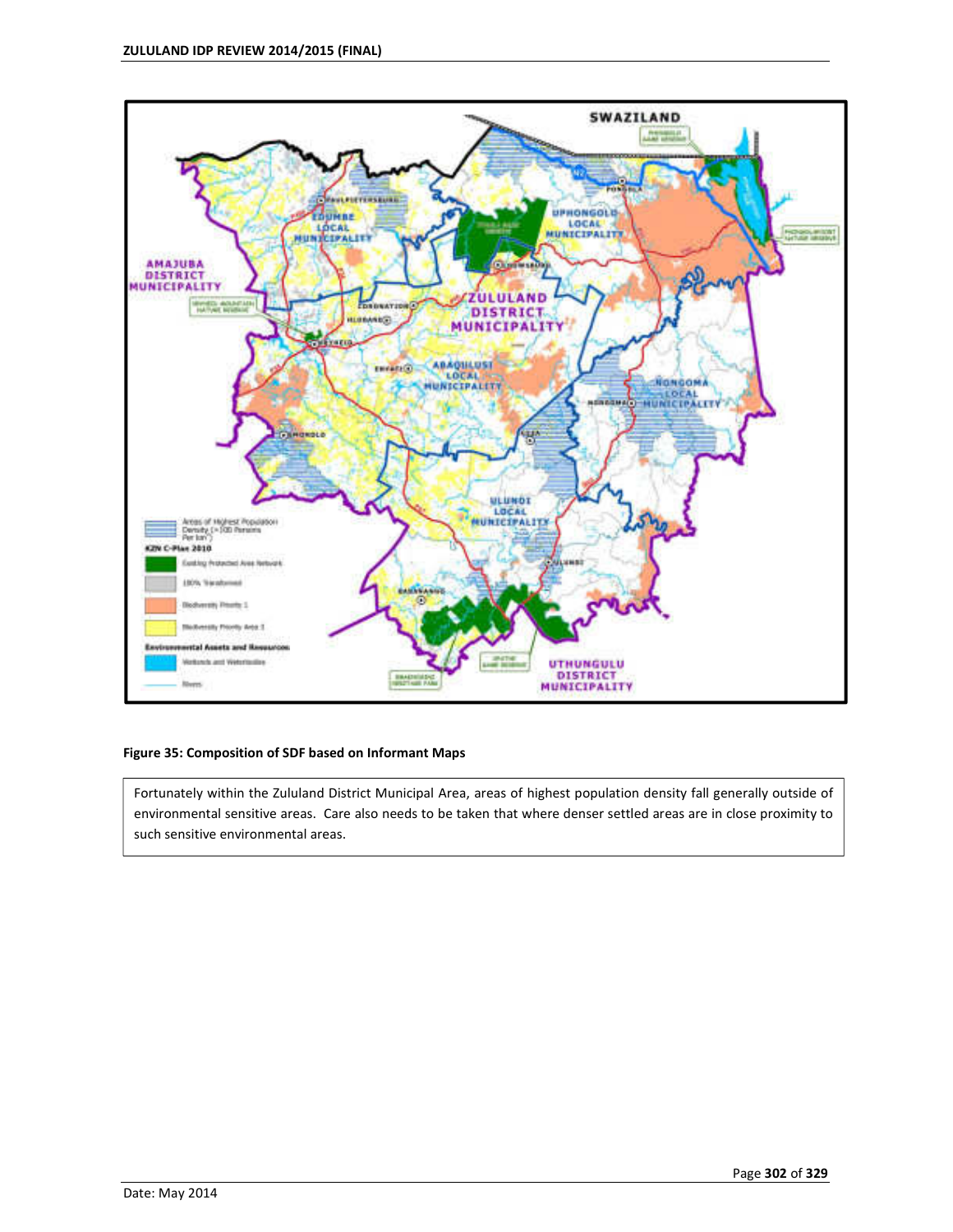